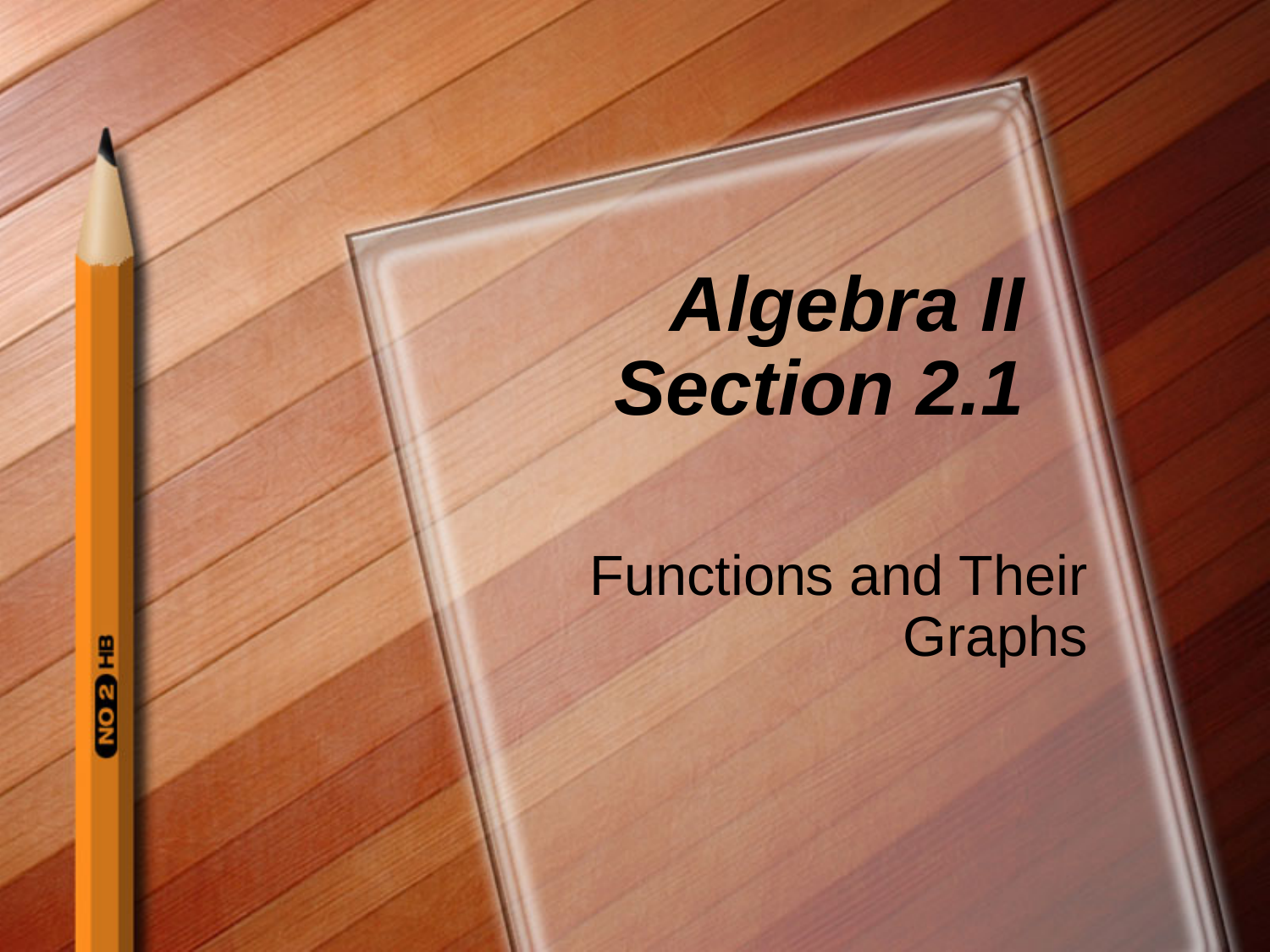

A Relation is a mapping, or pairing of input values with their output values

 $x \mid y$ 

0 3

2 5

 $3 \mid -2$ 

4 3

 $\overline{\phantom{0}}$ 

A connection between two variables.

| y 3 3 3 5 5 5 |  |  |  | $x$ -2 2 3 5 2 0 |  |
|---------------|--|--|--|------------------|--|
|               |  |  |  |                  |  |

 $y = 3x - 20$ 

| $\mathsf{X}$ |                |                | $-2$ 2 3 5 |    | $\blacktriangle$ | <b>O</b> |
|--------------|----------------|----------------|------------|----|------------------|----------|
|              | $\overline{3}$ | $\overline{3}$ | <b>A</b> 3 | 15 | 15               | 5        |





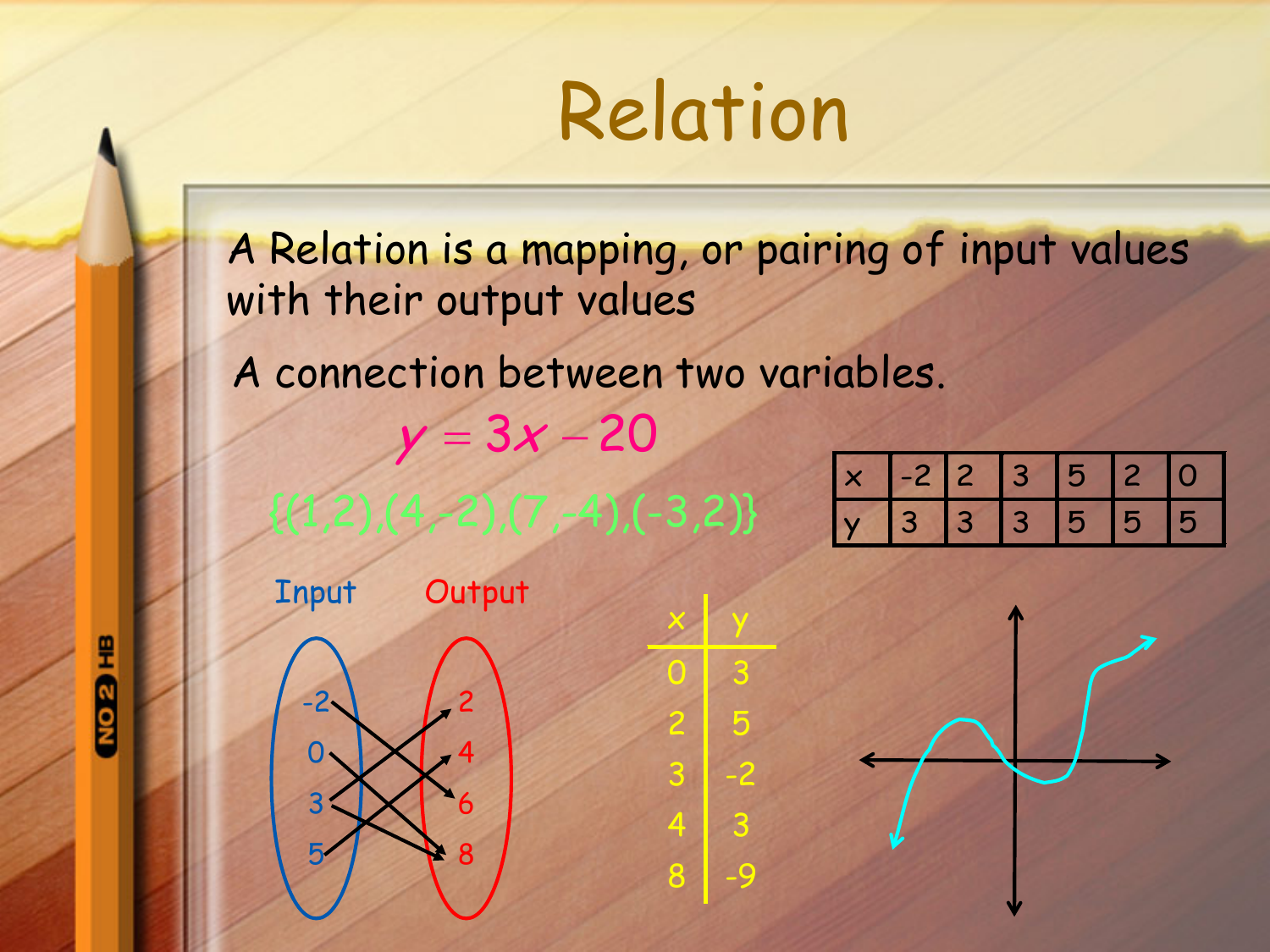# Domain and Range

### Domain:

List of all the possible values for the input. The input is also referred to as the independent variable, and is graphed on the xaxis

Range:

List of all the possible values for the output. The output is also referred to as the dependent variable, and is graphed on the yaxis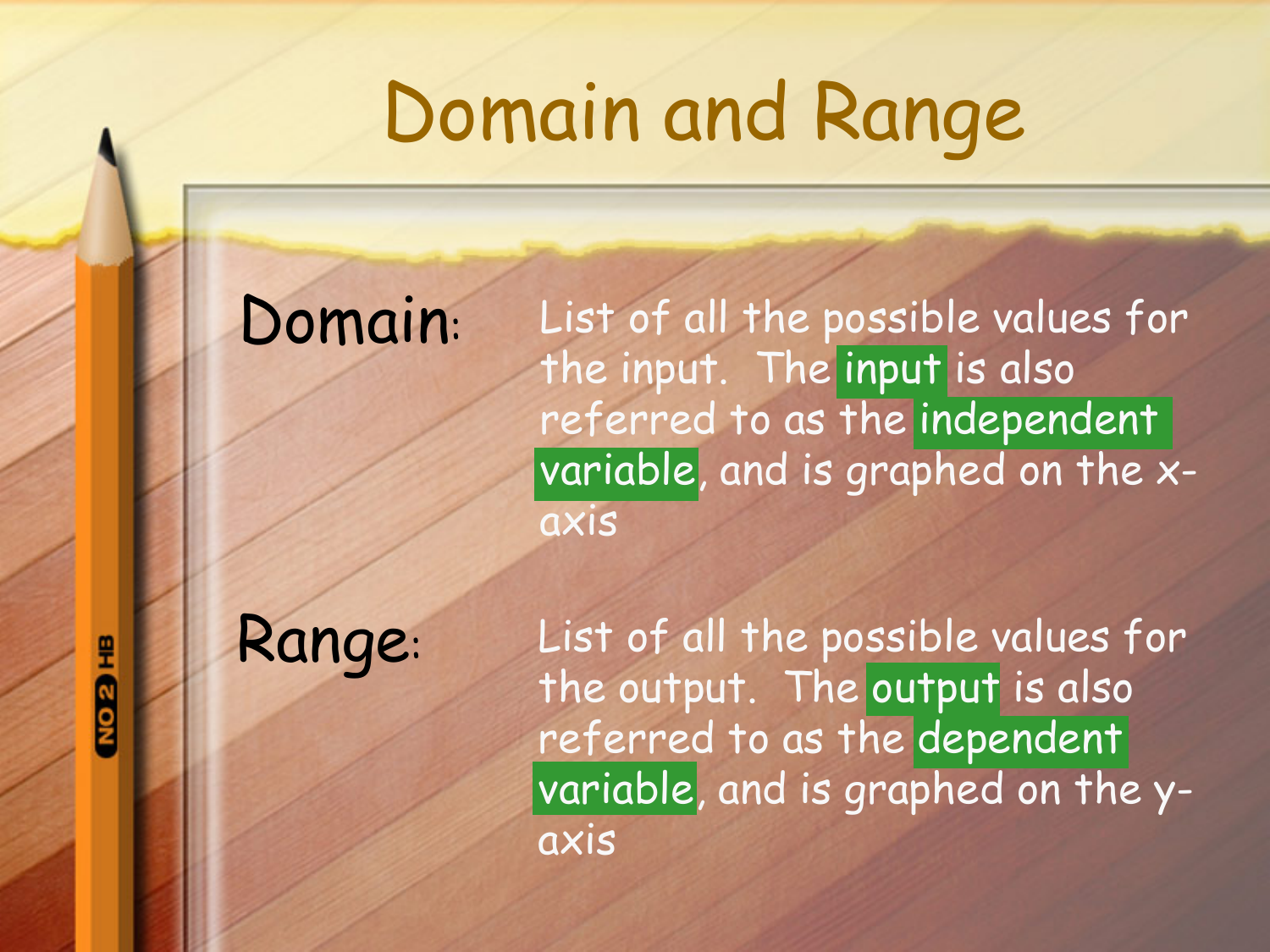# Domain and Range

## Domain: Range:



Input **Output** 

**THOSP** 



{(1,2),(4,-2),(7,-4),(-3,2)} {-3,1,4,7} {-4,-2,2}

{-2,0,2,3,5}

 $x$  -2 2 3 5 2 0 y 3 3 3 5 5 5

{3,5}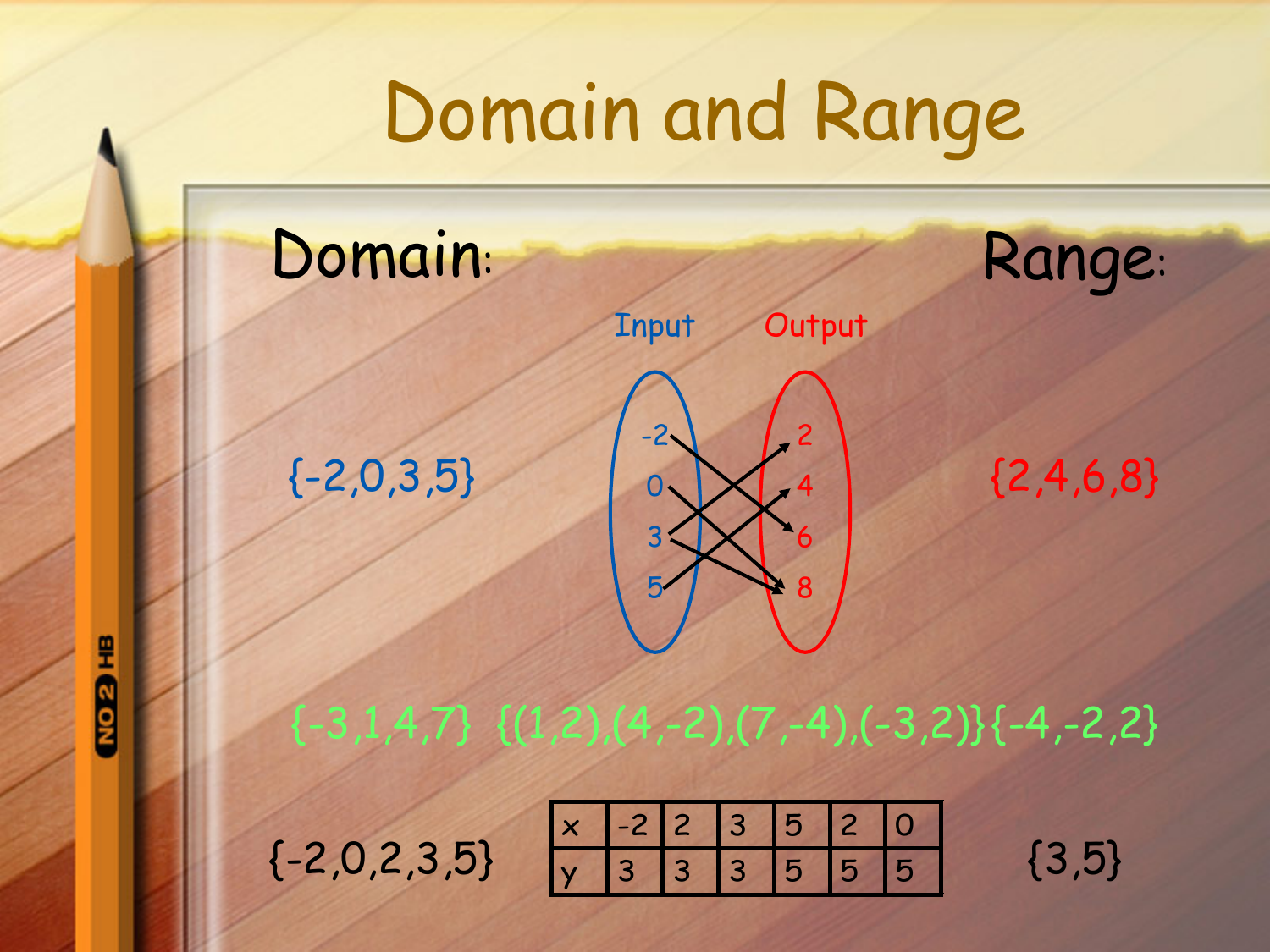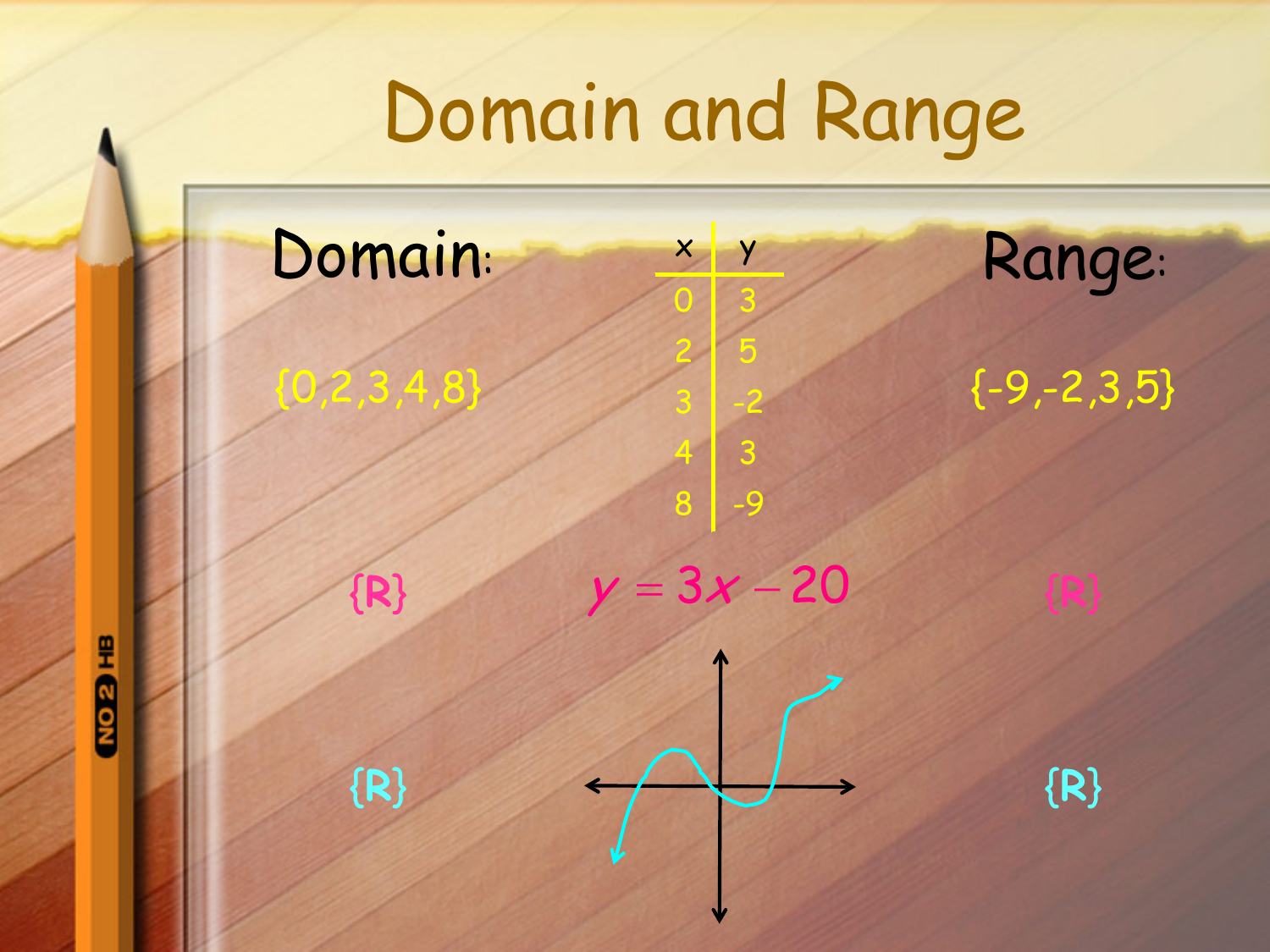## Function

A function is a relation in which, for each value of the input there is one and only one value for the output.

To determine whether a relation is a function or not, look at the Domain, or inputs. If there is any value in the Domain that has more than one possible values in the Range, it is not a function.

This is easy when given a table or graph, but harder when given an equation.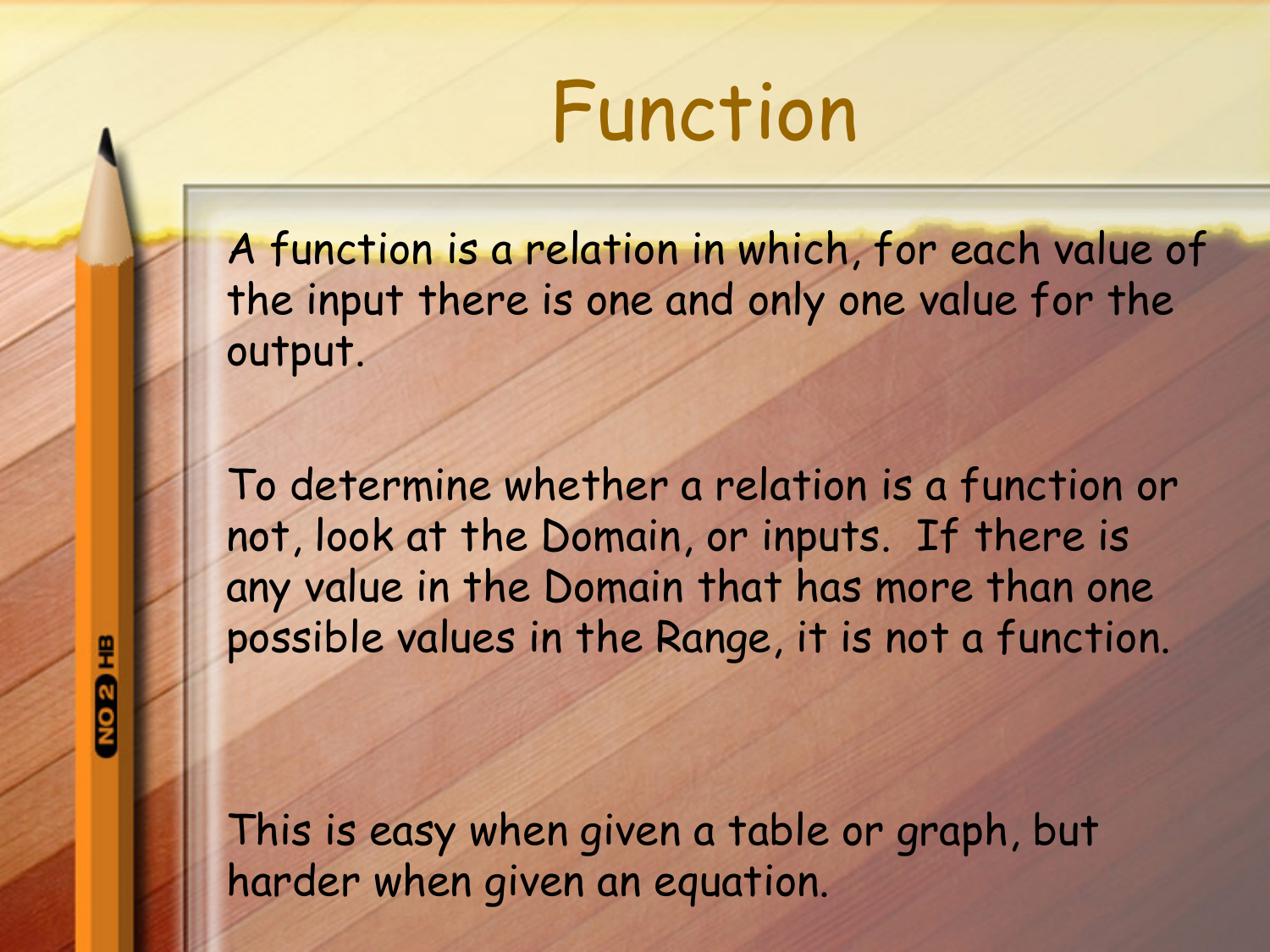## Functions

For the following relations, determine whether they are a function ( or not. ( )



**HIGRON**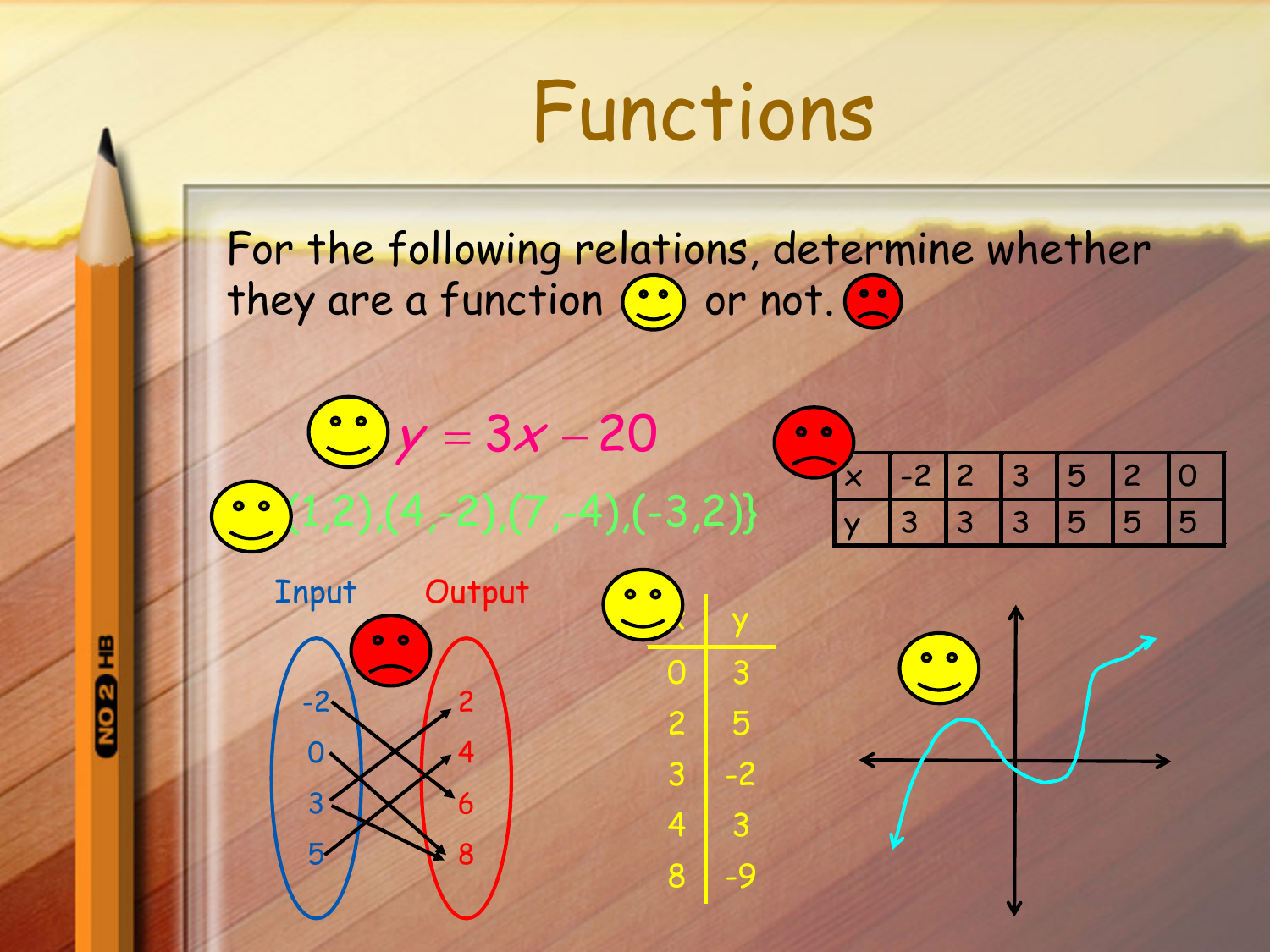# Vertical Line Test

A relation is a function if and only if no vertical line intersects the graph of the relation at more than one point



**GRON**